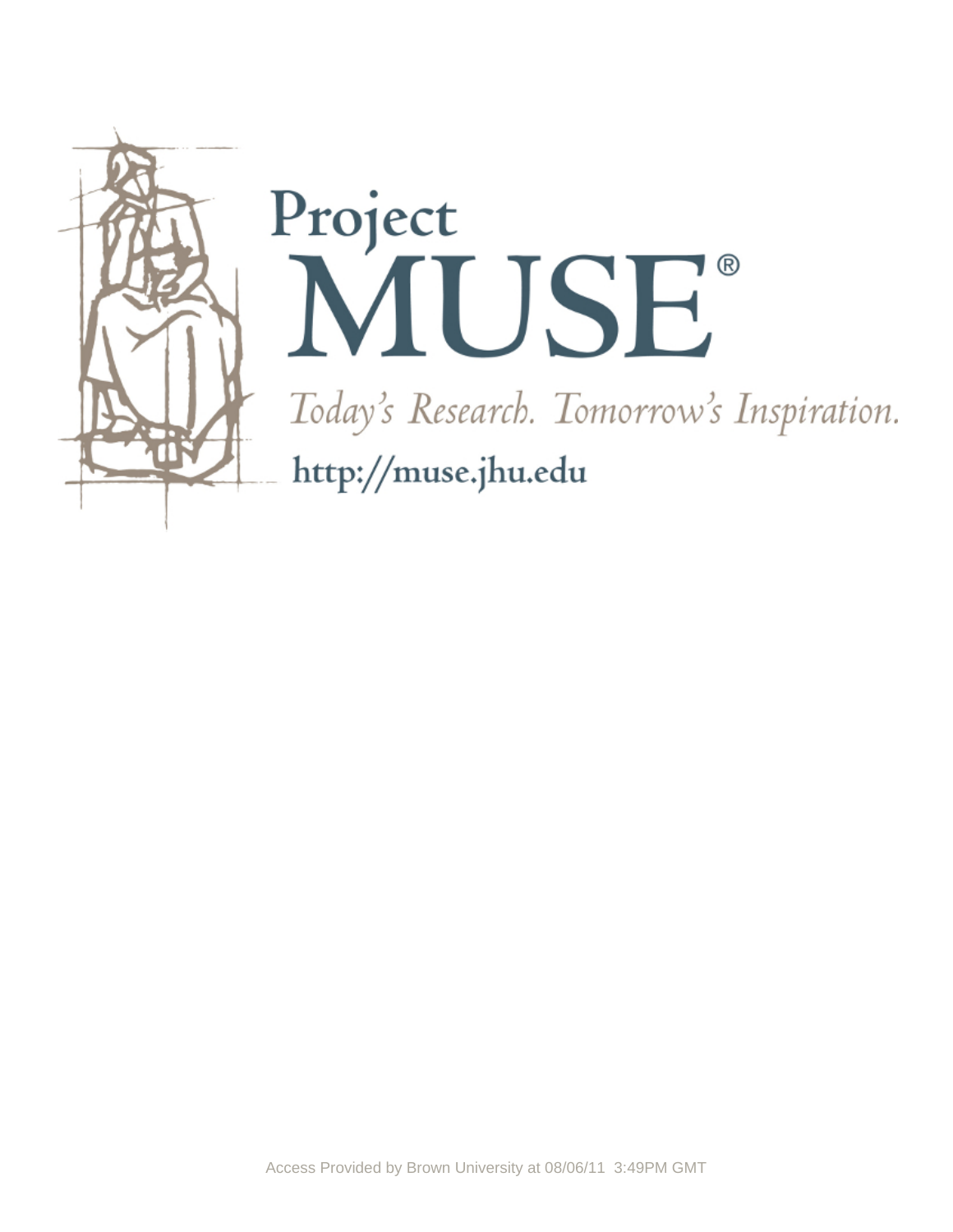on the feminist debates, and their fiction and poetry enact in various subtle ways the mutable contents of the "imaginary space" of feminist periodicals.

 Despite its inattention to such matters, and to the sizeable body of relevant work produced by literary critics and scholars of modernism, Delap's study has a good deal to offer modernist studies: not only does it carefully parse some of feminism's genealogies, but also, and especially, it isolates periodicals as diffuse sites of dramatic and fertile exchange—loci where ideas are mutually created and continually transformed. *The Feminist Avant-Garde* gives a shape to that kinetic activity by reflecting its effects in first-wave feminism and, by extension, in the avant-garde cultures connected to feminism's efflorescence. This constitutes a valuable historical contribution to future theorizations of little magazines in general, and to the ongoing study of the transient collectives that permeate modernist production.

 Robert Scholes and Clifford Wulfman, *Modernism in the Magazines: An Introduction* . Princeton: Yale University Press, 2010. 352 pages, illustrated. \$40.00 (cloth).

 $\rightarrow$  0/0/0  $\rightarrow$ 

 *Patrick Collier Ball State University*

Don't be deceived by the straightforward title. It is difficult to imagine a book that covers as much ground as successfully as *Modernism in the Magazines: An Introduction* . Robert Scholes, who among his countless accomplishments is the founder of the Modernist Journals Project, and Clifford Wulfman, coordinator of Library Digital Initiatives at Princeton and the Modernist Journals Project's first technical director, address this book to active scholars of modern periodical studies, to college and university faculty interested in pursuing early twentieth-century magazines as researchers and teachers, and to graduate and advanced undergraduate students wholly new to the field. These multiple audiences require multiple, overlapping agendas, which I will group for convenience under three large headings: literary history, advocacy, and methodology. That is, Scholes and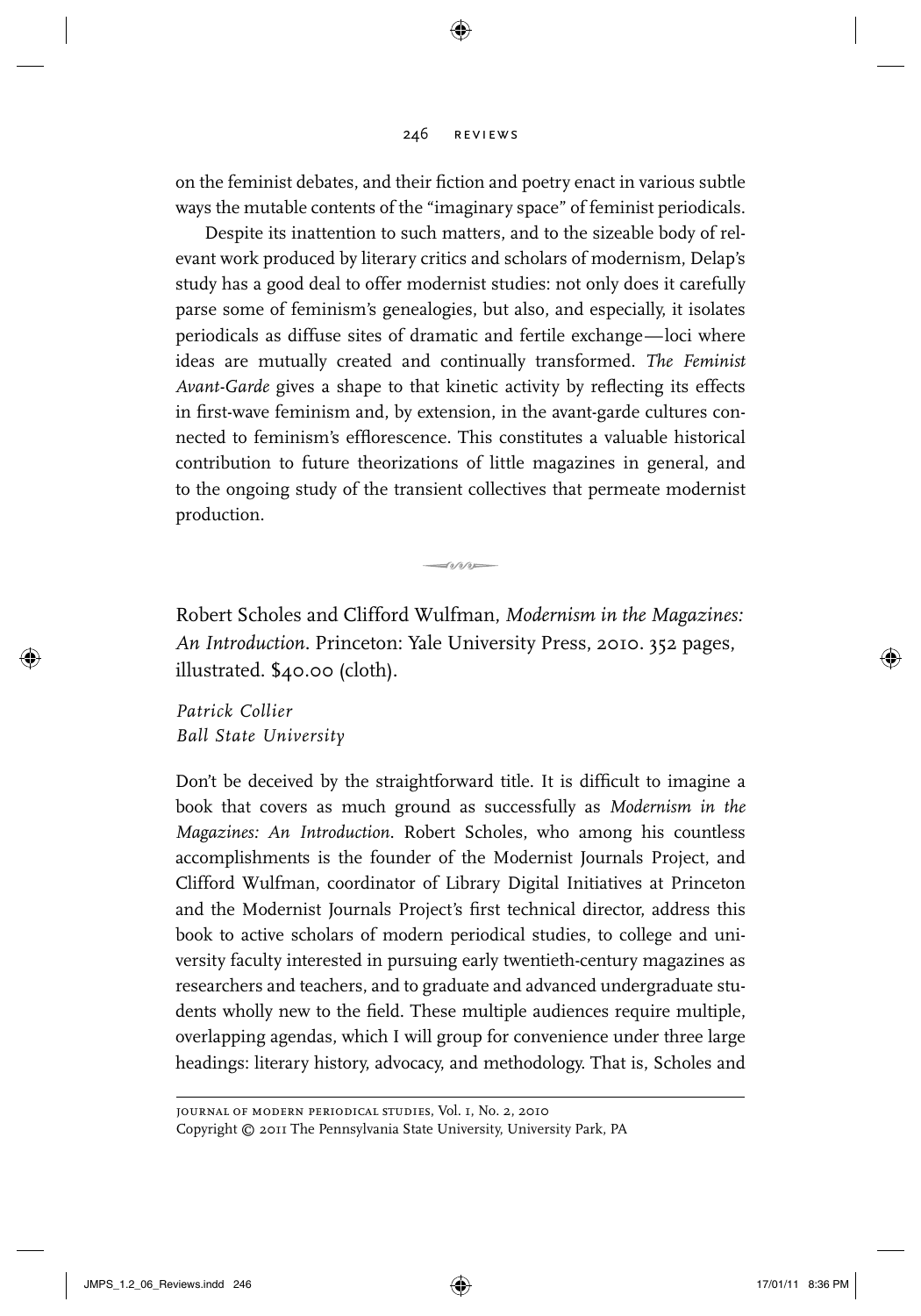Wulfman demonstrate and probe the centrality of magazines to the history of modernism, offering a set of engaging, brief accounts of modernist interactions in a set of key magazines; advocate for scholarship and teaching that places magazines at the center of modernist studies and for the many resources still needed to make them optimally accessible; and sketch out and model a set of theoretical bases and critical protocols for periodical studies. Straddling these three categories uneasily are the book's most surprising features: an opening chapter declaring Ezra Pound "Founder of Modern Periodical Studies" and a 103-page appendix offering a complete edition of Pound's 1917 *New Age* series "Studies in Contemporary Mentality," a characteristically acerbic survey of the London periodical universe at that historical moment. I shall have more to say about Pound's problematic role here shortly, but my first duty is to endorse this impressive book. As theoretical treatise and practical call-to-action, how-to guide and exemplar, *Modernism in the Magazines* will prove indispensible to the growing cadre of modernist scholars and their students who are taking on the project of mapping and theorizing the vast and varied world of early twentieth-century print culture.

 The book offers much to each of its audiences. In chapters titled "Modernity and the Rise of Modernism: A Review," "How to Study a Modern Magazine," "Modernism's Other: The Art of Advertising," and "On or About December 1910," Scholes and Wulfman primarily address students and faculty new to modernist periodicals. And they say almost everything one would want these readers to hear about the study of periodicals: we must read magazines as primary texts rather than as neutral vehicles of data; we need to read advertisements closely, with vigor, pleasure, and consciousness of the limits of what they can show us; we must both entertain the notion of a magazine as a coherent text and pay heed to its dialogic, heteroglossic nature, which lies both in the multiple voices within its pages and in its embeddedness in networks of other publications; we must maintain a constant dual focus when studying magazines, toggling between close reading and external, historical research. The authors are particularly insightful on magazine advertisements, observing that time has changed the very nature of these texts: once resolutely rhetorical and instrumental artifacts, geared to activating consumer desire for the commodities that stood behind them, period advertisements are for us not only historical but also aesthetic artifacts— objects that we can admire for their cleverness and design, and situate within the rhetorical and artistic practices surrounding them, precisely because they have lost their initial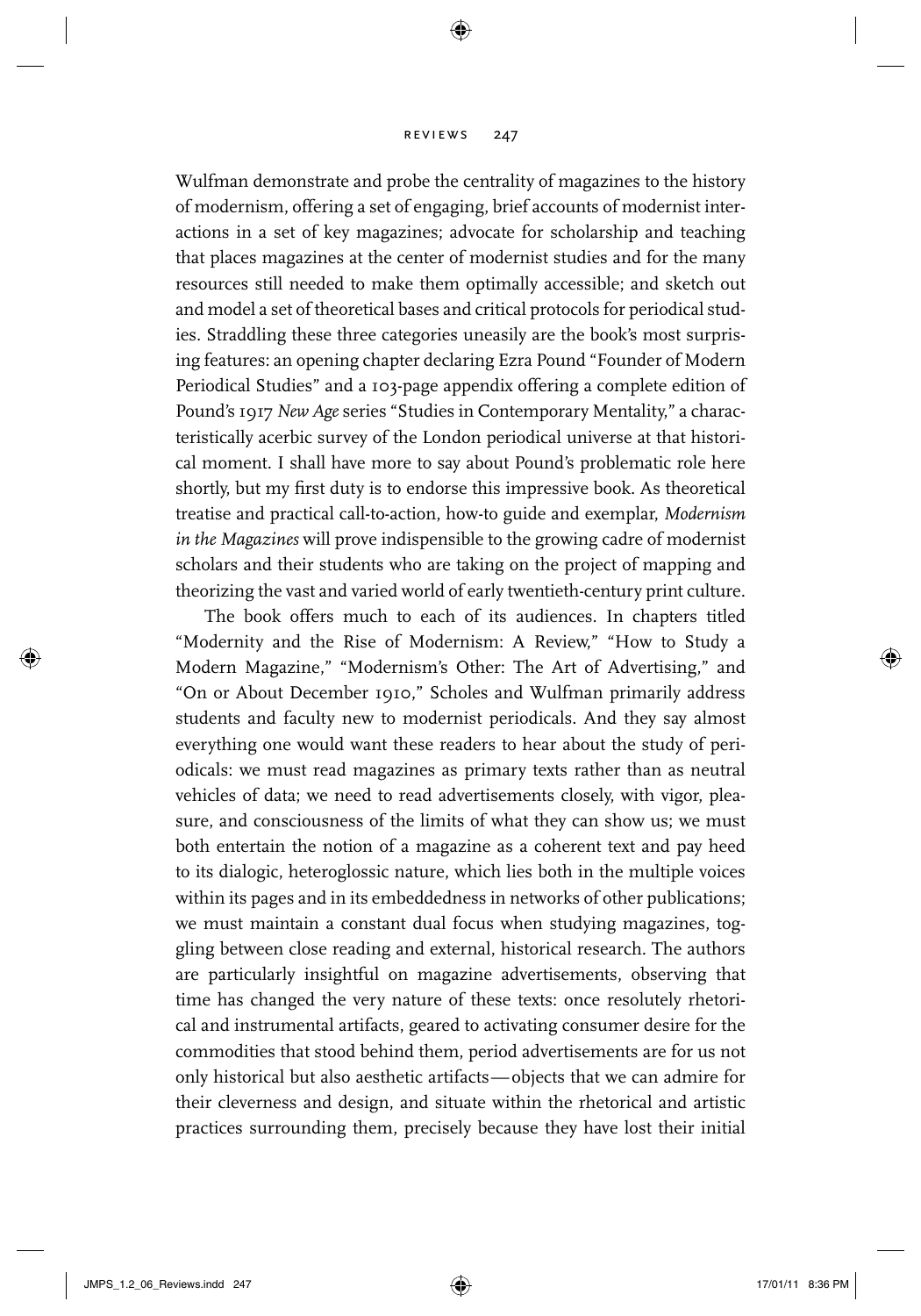claims on us. The authors urge us to consider such advertisements as "antiques, in which craft has become art thanks to the passage of time" (141), and to unpack the "symbolic juxtapositions" created in the dialogue between and among advertisements and text. They model this practice by reading wartime advertisements for Swift brand meats, Kodak cameras, Murad cigarettes, and Studebaker cars, contrasting realistic and impressionistic visual vocabularies with straightforward and more playful evocations of patriotism.

 Chapters titled "Rethinking Modernist Magazines: From Genres to Database," "The Hole in the Archive," and "Modernism in the Magazines: The Case of Visual Art" are addressed (though not always consistently) to a more expert audience. The visual art chapter offers something of a revisionist genealogy of modernism, retracing English debates about the proper aims and methods of modern art among writers active at A. R. Orage's *The New Age* and John Middleton Murry and Katherine Mansfield's *Rhythm*, with a side glance at the more familiar working-out of these issues in Wyndham Lewis's *Blast* . *The New Age* and *Rhythm* , Scholes and Wulfman suggest, were essential in setting the terms of debate between multiple modern schools, notably the more figural modernism favored by Walter Sickert and the (ultimately victorious) abstraction of Picasso, Lewis, and Gaudier-Brzeska. *The New Age* was the first magazine to feature a "reasoned defense of Picasso" in England, while *Rhythm* was the first to reproduce one of Picasso's works (86, 91). *Rhythm*, as well, gave the English art cognoscenti a native movement (the " Rhythmists") that predated Lewis's noisier Vorticists. While the larger outlines of this account are familiar (from Scholes's 2006 *Paradoxy of Modernism* and Faith Binckes's excellent essay on *Rhythm* in Little Magazines and Modernism: New Approaches),<sup>1</sup> the chapter amply demonstrates that careful attention to neglected magazines can clarify, qualify, and sometimes unseat what we think we know about modernism. The chapter argues powerfully for a careful rethinking of the role of visual art and its tight imbrication with literary modernism in magazine culture. Tucked amid this mini-history is a nifty theoretical discussion of mechanical reproduction of art works in magazines, and the difficulty of disentangling one's subjective experience of original masterpieces (aura and all) from the reproduced images one has seen of the same works.

 Of the more methodological chapters, "Rethinking Modernist Magazines" is perhaps the most useful to scholars currently practicing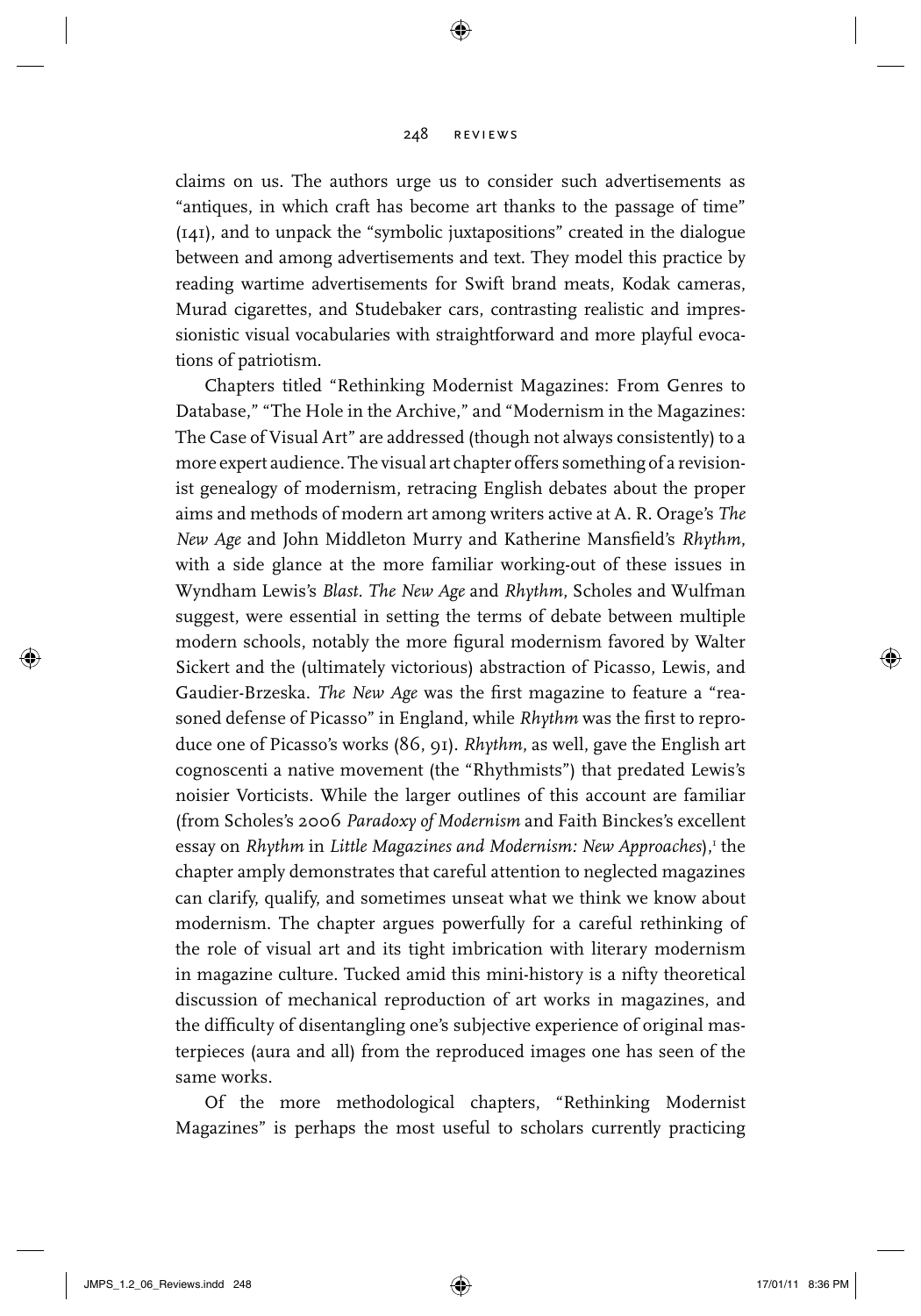periodical studies, as it smartly problematizes many of the terms, practices, and assumptions that have long informed our treatment of modernist periodicals. The authors revisit the descriptive categories devised by such predecessors as Alvin Sullivan and Frederick Hoffman, Charles Allen, and Carol Ulrich, pointing out the slippages among their terms and offering alternatives. Among the most valuable insights here is the severely deforming imprecision of "little magazines" as a category. As Scholes and Wulfman show, "little" refers in some cases to circulation, in some cases to number of pages, and in some cases to surface area of those pages. And it usually connotes both elitism and literariness, thus mixing evaluative and descriptive meanings. "We must learn to stop talking, writing, and thinking as if the category of 'little magazines' represented something real in the textual world," Scholes and Wulfman write, urging us instead to characterize magazines more precisely via categories such as duration, amount of advertising, circulation, types of content, and range of contributors (59–60). Also subjected to this careful treatment are such seemingly straightforward terms as "magazine," "periodical," and "literary." Even more explicitly than "little," "literary," when attached to the word "magazine," "combines a generic and a qualitative signification," and may misrepresent an individual magazine's total contents or divert our attention from literary works that appear in "non-literary" magazines (61, 53). The authors also argue at length, and convincingly, for the need to extend our inquiries to large-circulation, commercial magazines. This focus is extremely welcome, and underscores Karen Leick's observation that modernism was only fleetingly the marginal phenomenon it often advertised itself to be; mainstream journalism conveyed modernism itself, and commentary about it, copiously almost from the start. $2$ 

 In a strong thread throughout these methodological discussions, Scholes and Wulfman insist on the need to tread carefully, and with heightened awareness, when devising categories, so as not to silently reassert the old high/low binary and its apostasies. The careful reading of periodicals, they write, requires

perspectives that are difficult to achieve . . . informed by scholarship, if not precisely by criticism (indeed, in a way that is precisely *not* informed by criticism, because criticism is motivated by argument and perspective, and we are trying to develop a way of reading that suspends judgments). (66–67, emphasis original)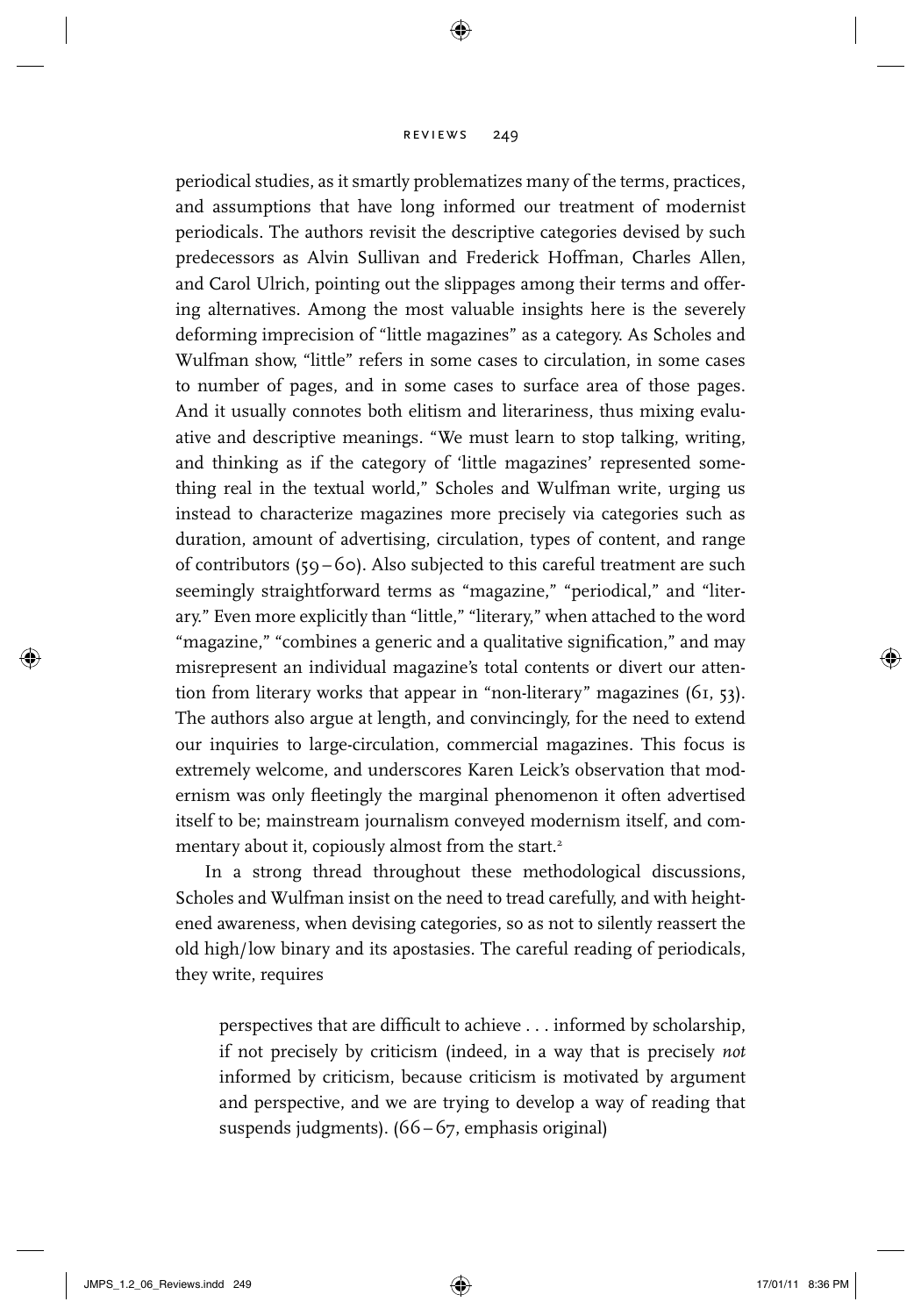I could not agree more. It is surprising, then, that the authors nonetheless allow the rubric of "modernism" itself to frame the emergent field so thoroughly. Scholes has, here and in *Paradoxy*, crafted a definition of modernism that is inclusive, perhaps to a fault. Here, most broadly, "Modernity is a social condition. Modernism was a response to that condition" (26); more specifically, modernism is not solely a set of formal innovations, but rather inheres in the apparent struggles between representation and abstraction, modernization and nostalgia, the country and the city, the haunted study and the mass market. Modernism expands under this paradigm to include even the patent medicine Santogen, which, by offering itself as an antidote to the ailments of "our present mode of living," becomes "a form of modernism—a chemical response" to modernity (184). One could be forgiven for reading in this approach—and others like it—an assumption that if we as scholars find something interesting, that something must be some kind of modernism. But if we are really concerned with "developing a way of reading that suspends judgments," it is fair to ask what sort of blind spots are created when modernism, however defined, continues to dominate the critical foreground. As Maria Dicenzo and Lucy Delap recently argued, modernist studies' "preoccupation with the status of authors, literary production, cultural criticism, formal experimentation, and aesthetic value makes it a problematic point of departure for understanding developments in the social and political spheres," particularly if our objective is to study "underexplored issues, genres, artifacts, new media forms, and patterns of circulation."3

 This brings me back to Pound, the putative founder of modern periodical studies. "We must recognize Pound as a founder or progenitor" of our work, Scholes and Wulfman tell us. "We are only catching up to him now. . ." (6). The methods outlined in "How to Read a Modern Magazine" are framed as "a way to get into the domain of periodical studies by refining the pioneering steps of Ezra Pound," who teaches us "how to read a single magazine, looking at everything from advertising to fiction to editorials, and how to read a whole set of magazines as a way of understanding the 'mentality' or culture represented in them" (144). But the critical persona on display in "Studies in Contemporary Mentality" is not one that all scholars would seek as a model for themselves or their students. Pound's staccato style of assertion and quotation and his obsessive name dropping in "Studies in Contemporary Mentality" will confuse today's undergraduates, probably just a little more than it confused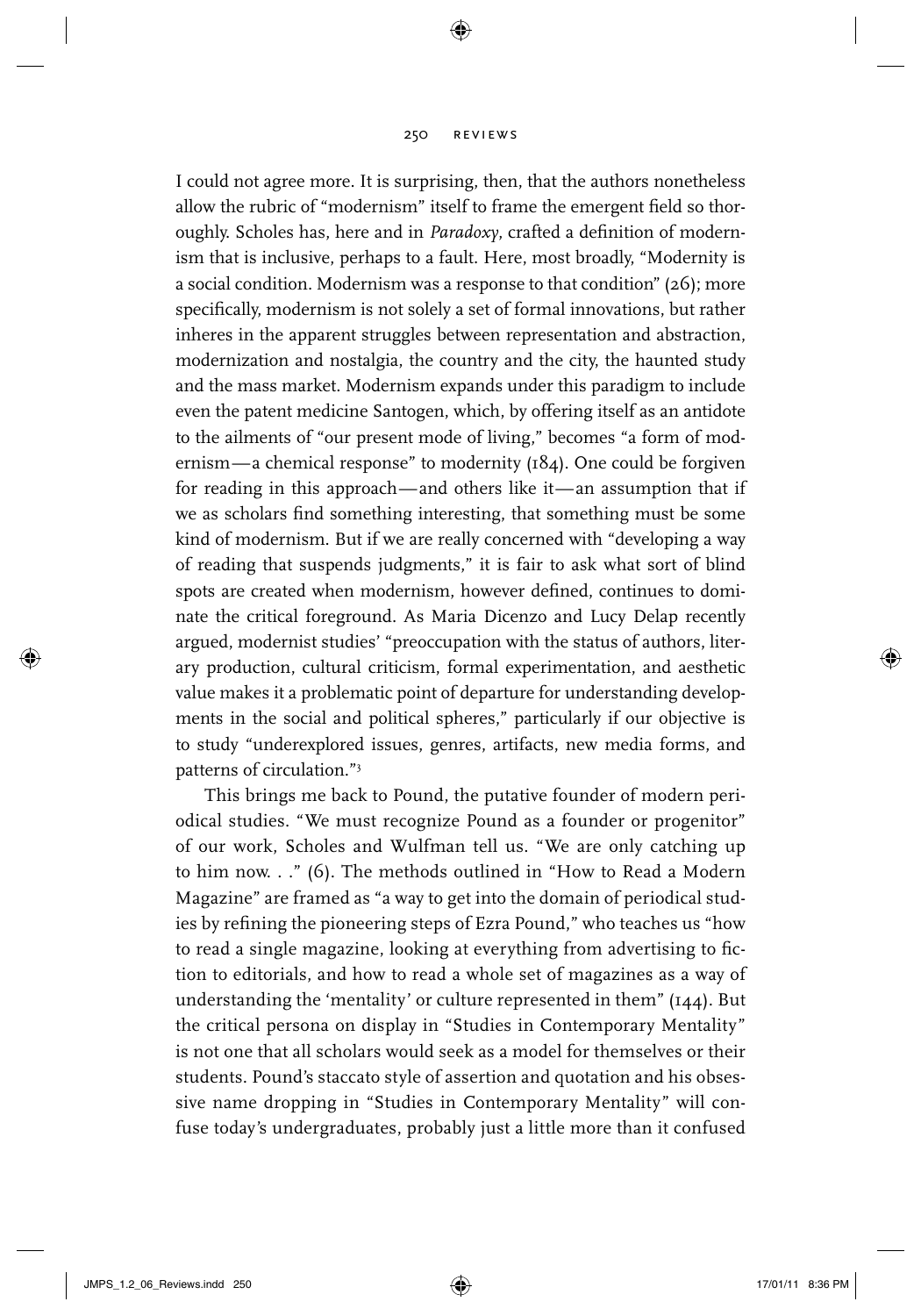his initial readers. Here we also find Pound describing the theological *Hibbert Review* as marked by "facile imbecilities and crankism" (233); remarking on the ability of many English journalists to "write long articles . . . without in an egregious way displaying any of their particular mental limitations or their stupidities" (237); labeling the readership of *The Family Herald* as "the verminous level" based on an advertisement for lice powder (271); and stereotyping readers of *The Quiver* with the hypothesis that among them "individual differences . . . are so faint as to be imperceptible" (265). This penchant for labeling and icky generalization is not a habit of mind we should emulate or encourage. And if, as Scholes and Wulfman assert, "the Pound of the first three decades of the twentieth century" was not the fascist Pound but "a different figure  $\dots$  a literary and cultural critic of enormous energy and biting wit," one can nonetheless see Pound's future here, in his hyperbolic disdain for ordinary readers and workaday writers (vii).

 Most crucially, the dual emphasis on Pound and modernism marks a tenacious residue of conservative scholarly approaches that, in my view, need to give way if we are truly to treat periodicals as "autonomous objects of study," as Scholes and Sean Latham advocated in an important *PMLA* article in 2006 (517–18).<sup>4</sup> The "author studies" model, still robust in modernism, as evidenced by the vitality of such institutions as the Woolf and Joyce societies and their attendant publications, is a particularly poor fit with periodical studies. Marrying periodical study with author-based protocols threatens to reduce the periodical to a rich source of data that can be used to contextualize the work of the primary author, placing us back in an older historicism in which periodicals are, to quote Scholes and Latham again, "treated as containers of discrete bits of information" (518). Clearly Scholes and Wulfman, on balance, do not advocate this sort of treatment, and thus it is surprising to find Pound canonized anew here. "The lesson [Pound] leaves with us," the authors write, "is that to understand modernism we must follow its workings in both the 'free' magazines and those that are bound to the marketplace" (25). But our understanding of periodicals and their networks will always be limited if we make them share the stage equally with Great Authors, and our studies of early twentieth-century print culture will always be narrowed if our primary objective remains "to understand modernism," however defined.

 These methodological disagreements, however, do not compromise my sense of the value of *Modernism in the Magazines* , to which I shall be